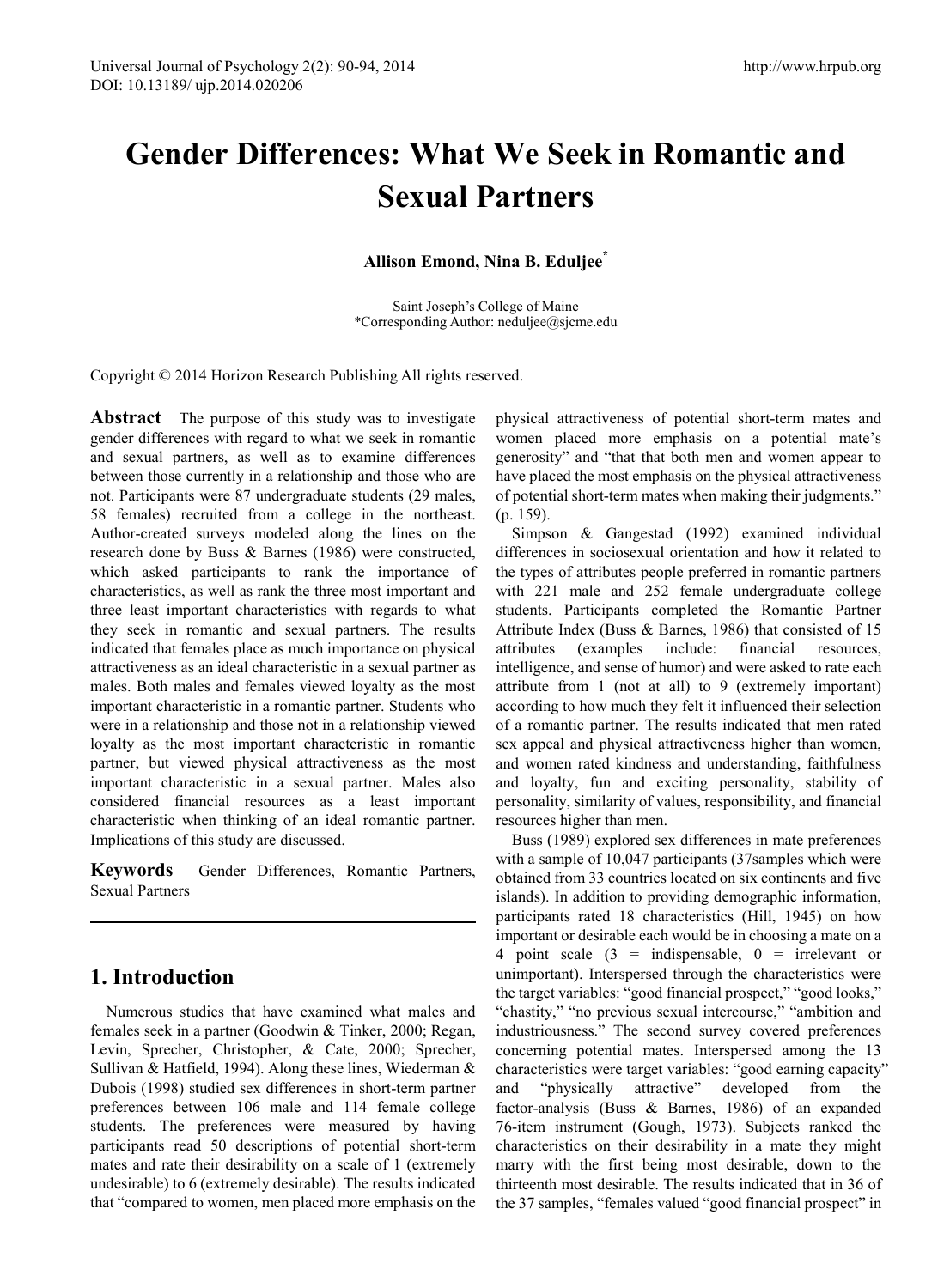a potential mate more highly than did males." (p. 5). For thirty-four out of the thirty-seven samples (92%), females deemed higher value on ambition-industriousness than males. Additionally, males preferred younger mates and preferred to marry a woman who was around 24 years old. In contrast, females preferred males older than they were.

Along similar lines, Regan, Levin, Sprecher, Christopher & Cate (2000) examined 23 characteristics or traits in a "short-term sexual" partner (a one-night stand or other short-term sexual affair) or "long-term romantic" partner (a steady, dating, cohabitating, marital, or other long-term romantic relationship) with 561 (55% female, 45% male) undergraduate college students. Participants completed a questionnaire that included a list of 23 traits or characteristics (examples include: physically attractive, warm and kind, healthy, access to material possessions, and sexually passionate/high sex drive) and asked to indicate how they would like their partner to compare to others on each characteristic. For half of the participants, they were asked to indicate their preferences with regard to a "short-term sexual relationship" and the other half were asked to indicate their preferences with regard to a "long-term romantic relationship."

The results indicated that "internal traits and attributes generally were preferred more than external characteristics. For example, attributes indicative of an outgoing and expressive disposition (e.g., humor. Friendliness, sociability, exciting personality), as well as socially appealing traits as intelligence, warmth, kindness and honesty and trustworthiness, were preferred to a greater degree than social status and physical appearance attributes" (p. 13). In addition, "although men and women desired their short-term sex partners to demonstrate approximately the same levels of sexual passion and sex drive, men preferred a greater amount of sexual attributes than did women from their long-term romantic partners." (p. 14).

When examining priorities and preferences in an ideal partner, Goodwin & Tinker (2002) found that

men valued physical attractiveness and women valued a university graduate. Respondents with more education sought an intelligent partner who was a university graduate as well, while as younger respondents sought an "exciting" partner who was easy-going and wanted children, and older respondents seeking a partner who was creative.

Sprecher, Sullivan & Hatfield (1994) examined gender differences in mate selection preferences found that significant gender differences where "men were more willing than women to marry someone younger by 5 years, someone who earned less, and someone who had less education. Women were more willing than men to marry someone who was not good-looking, someone older by 5 years, someone who earned more than they did, and someone who had more education." (p. 1078).

Given the research on gender differences and mate preferences, it was felt that this study would contribute significantly to the body of research. The purpose of the current study was to investigate gender differences with

regard to characteristics sought in romantic and sexual partners.

## **2. Research Questions**

- 1. Would there be differences between males and females in what they seek in an ideal romantic partner?
- 2. Would there be differences between males and females in what they seek in an ideal sexual partner?
- 3. What are the top three most important and three least important characteristics that men and women value in their ideal romantic partner?
- 4. What are the top three most important and three least important characteristics that men and women value in their ideal sexual partner?
- 5. What are the top three and bottom three characteristics sought after in an ideal romantic partner for people in a relationship and not in a relationship?
- 6. What are the top three and bottom three characteristics sought after in an ideal sexual partner for people in a relationship and not in a relationship?
- 7. Would there be a difference between people in a relationship and not in a relationship with regards to ideal romantic partner statements?

## **3. Methodology**

Participants surveyed were 87 undergraduate students at a college in the northeast. There were 29 males (33.3%) and 58 females (66.7%). Students ranged in age from 17-23 (mean age = 19.99,  $SD = 1.19$ ). The sample included 20 freshmen (23%), 29 sophomores (33.3%), 27 juniors (31%) and 11 seniors (12.6%). Of the 87 participants, 68 (78.2%) indicated that they live on campus and 18 (20.7%) indicated that they lived off campus.

#### **3.1. Instrumentation**

Six instruments were administered to participants in this study. All instruments were author-created. The first instrument was a demographic questionnaire that asked participants their age, gender, class standing and GPA. The second instrument asked participants to rank each characteristic based on their importance when thinking of their ideal romantic partner, on a scale from  $1-5$  (where  $1 =$ unimportant to  $5 = \text{very important}$ . Examples of characteristics include, kindness, social status, qualities of a good parent, and emotional stability. The third instrument asked the participants to indicate the three most important and three least important characteristics they look for in an ideal romantic partner. Examples of characteristics include, sense of humor, loyalty, and attractiveness. The fourth instrument asked participants to rank each characteristic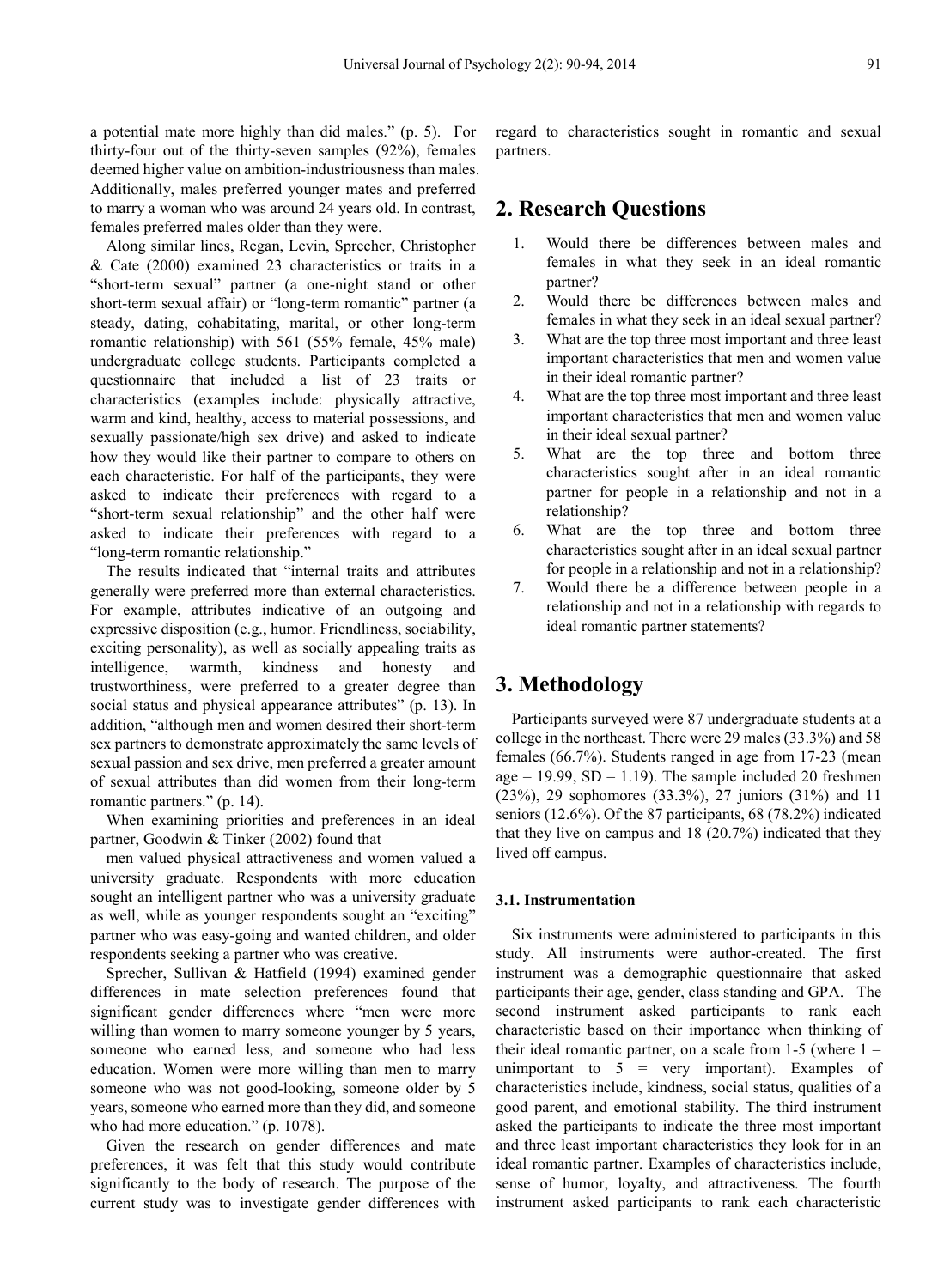based on their importance when thinking of their ideal sexual partner on a scale from 1-5 (where  $1 =$  unimportant to  $5 =$ very important). The fifth instrument asked participants to indicate the three most important and three least important traits when thinking of their ideal sexual partner. Items on these scales were taken from the research conducted by Buss (1986) and other researchers. The sixth instrument asked participants to rank each statement on a 5-point scale,  $(1 =$ strongly disagree to  $5 =$  strongly agree) to eight statements. These included "I think it's important to be friends with a romantic partner before I commit to them", "It's important for my romantic partner to want children", "My current romantic partner is similar to my ideal romantic partner", "My ideal romantic partner has the same values as I do", "My ideal romantic partner is kind and understanding", "My ideal romantic partner has a sense of humor", "I think it is important for my romantic partner to be physically attractive", and "My romantic partner needs to be as ambitious as I am."

## **4. Analysis of Data**

#### **4.1. Gender Differences in Ideal Romantic Partner**

Significant difference between males and females with respect to the ideal romantic partner for the following characteristics: kindness and understanding,  $F(1,85) = 4.92$ ,  $p < 0.05$ ; responsibility,  $F(1,86) = 6.48$ ,  $p < 0.05$ ; qualities of a good parent,  $F(1,86) = 7.81$ ,  $p < .05$ ; social status,  $F(1,86) =$ 

9.467,  $p < .05$ ; financial resources,  $F(1,86) = 28.62$ ,  $p < .05$ ; desire for children,  $F(1,86) = 7.35$ ,  $p < .05$ ; dependable character,  $F(1,86) = 6.35$ ,  $p < .05$ ; neatness,  $F(1,85) = 4.59$ ,  $p < .05$ ; older than me,  $F(1,85) = 12.44$ ,  $p < .05$ ; shorter than me,  $F(1,86) = 11.37$ ,  $p < .05$ ; and taller than me,  $F(1,86) =$ 29.96,  $p < .05$ .

#### **4. 2. Gender Differences in Ideal Sexual Partner**

Significant difference between males and females with respect to the ideal romantic partner for the following characteristics: kindness and understanding,  $F(1,86) = 15.61$ , p < .05; loyalty, *F* (1,85) = 8.01, p < .05; responsible, *F* (1,86)  $= 11.17$ , p < .05; sense of humor,  $F(1,86) = 12.49$ , p < .05; financial resources,  $F(1,86) = 8.07$ ,  $p < .05$ ; mutual attraction/love,  $F(1,86) = 4.62$ ,  $p < .05$ ; maturity,  $F(1,86) =$ 11.28, p < .05; dependable character, *F* (1,86) = 12.37, p  $<$  0.05; intelligence, *F* (1,86) = 15.73, p  $<$  0.05; neatness, *F*  $(1,86) = 5.93$ , p < .05; ambition,  $F(1,86) = 7.86$ , p < .05; no previous sexual partners,  $F(1,86) = 5.15$ ,  $p < .05$ ; older than me,  $F(1,86) = 21.48$ ,  $p < .05$ ; taller than me,  $F(1.86) = 17.49$ ,  $p < .05$ .

#### **4.3. Gender Differences and Ideal Romantic Partner Characteristics**

Frequencies were conducted to determine gender differences with regard to the top and bottom three characteristics sought in an ideal romantic partner. The results are presented in Table 1 below.

|                                               | <b>All Participants</b>                                                                         | <b>Males</b>                                                                                      | <b>Females</b>                                                                                  |
|-----------------------------------------------|-------------------------------------------------------------------------------------------------|---------------------------------------------------------------------------------------------------|-------------------------------------------------------------------------------------------------|
| <b>Top Three</b><br><b>Characteristics</b>    | 1. Loyalty ( $n = 60$ )<br>2. Mutual Love $(n = 37)$<br>3. Humor $(n = 32)$                     | 1. Loyalty ( $n = 22$ )<br>2. Humor $(n = 10)$<br>3. Mutual Love $(n = 10)$                       | 1. Loyalty ( $n = 38$ )<br>2. Mutual Love $(n = 27)$<br>3. Kindness ( $n = 26$ )                |
| <b>Bottom Three</b><br><b>Characteristics</b> | 1. Social Status ( $n = 34$ )<br>2. Shorter than me $(n = 34)$<br>3. Younger than me $(n = 31)$ | 1. Older than me $(n = 12)$<br>2. Younger than me $(n = 11)$<br>3. Financial Resources $(n = 31)$ | 1. Shorter than me $(n = 27)$<br>2. Social Status ( $n = 26$ )<br>3. Younger than me $(n = 20)$ |

**Table 1.** Top and Bottom Three Characteristics for Ideal Romantic Partner by Gender

#### **4.4. Gender Differences and Ideal Sexual Partner Characteristics**

Frequencies were conducted to determine gender differences with regard to the top and bottom three characteristics sought in an ideal sexual partner. The results are presented Table 2 below.

|                                               | <b>All Participants</b>                                                                                                | <b>Males</b>                                                                                                    | <b>Females</b>                                                                                               |
|-----------------------------------------------|------------------------------------------------------------------------------------------------------------------------|-----------------------------------------------------------------------------------------------------------------|--------------------------------------------------------------------------------------------------------------|
| <b>Top Three</b><br><b>Characteristics</b>    | 1. Physical Attractiveness ( $n =$<br>68)<br>2. Sex appeal $(n = 64)$<br>3. Fun and exciting personality<br>$(n = 38)$ | 1. Sex appeal $(n=26)$<br>2. Physical attractiveness<br>$(n=25)$<br>3. Fun and exciting personality<br>$(n=12)$ | 1. Physical attractiveness $(n=43)$<br>2. Sex appeal $(n=38)$<br>3. Fun and exciting personality<br>$(n=26)$ |
| <b>Bottom Three</b><br><b>Characteristics</b> | 1. Desire for Children (n=44)<br>2. Qualities of a good parent<br>$(n=28)$<br>3. Lovalty $(n = 23)$                    | 1. Desire for children $(n=14)$<br>2. Financial resources $(n=8)$<br>3. Lovalty $(n=8)$                         | 1. Desire for children $(n=30)$<br>2. Humor $(n=19)$<br>3. Lovalty $(n=15)$                                  |

**Table 2.** Top and Bottom Three Characteristics for Ideal Sexual partner by Gender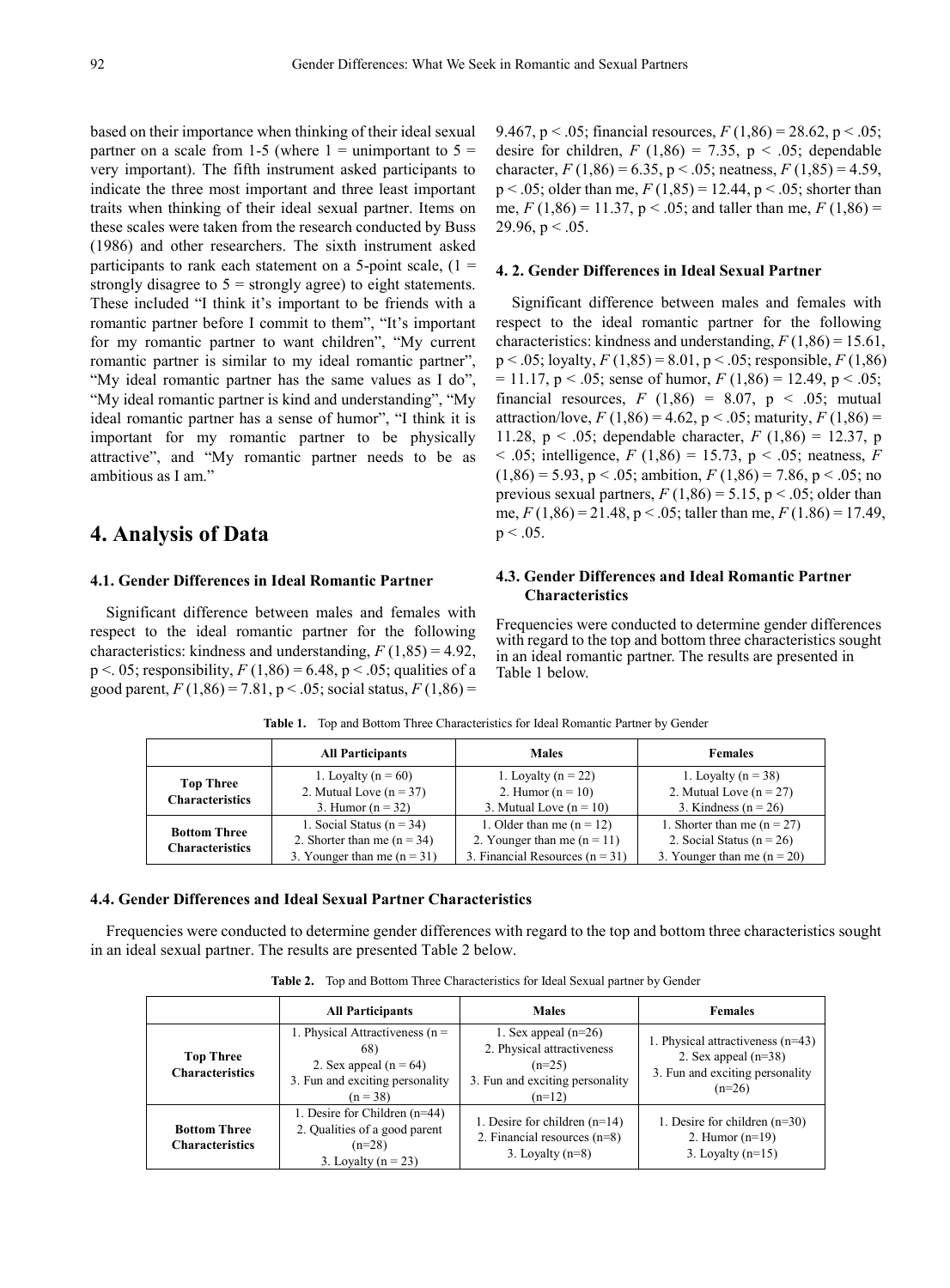#### **4.5. Relationship Status and Ideal Romantic Partner Characteristics**

Frequencies were conducted to determine the top and bottom three characteristics in an ideal romantic partner by relationship status. The results are presented Table 3 below.

|                                               | Those In a Relationship                                                                                    | Those Not in a Relationship                                                                     |
|-----------------------------------------------|------------------------------------------------------------------------------------------------------------|-------------------------------------------------------------------------------------------------|
| <b>Top Three</b><br><b>Characteristics</b>    | 1. Loyalty ( $n = 36$ )<br>2. Kindness $(n = 25)$<br>3. Mutual Love $(n = 19)$                             | 1. Loyalty ( $n = 24$ )<br>2. Mutual Love $(n = 18)$<br>3. Kindness $(n = 12)$                  |
| <b>Bottom Three</b><br><b>Characteristics</b> | 1. Social Status ( $n = 22$ )<br>2. Shorter than me $(n = 19)$<br>3. Previous Sexual Partners ( $n = 18$ ) | 1. Shorter than me $(n = 15)$<br>2. Younger than me $(n = 14)$<br>3. Social Status ( $n = 12$ ) |

**Table 3.** Top and Bottom Three Characteristics for Ideal Romantic Partner by Relationship Status

#### **4.6. Relationship Status and Ideal Sexual Partner Characteristics**

Frequencies were conducted to determine the top and bottom three characteristics as well as the three sought after in an ideal sexual partner by relationship status. The results are presented Table 4 below.

**Table 4.** Top and Bottom Three Characteristics for Ideal Sexual Partner by Relationship Status

|                                               | Those In a Relationship                                                                                           | Those Not in a Relationship                                                                                          |
|-----------------------------------------------|-------------------------------------------------------------------------------------------------------------------|----------------------------------------------------------------------------------------------------------------------|
| <b>Top Three</b><br><b>Characteristics</b>    | 1. Physical Attractiveness $(n = 39)$<br>2. Sex Appeal $(n = 38)$<br>3. Fun and Exciting Personality ( $n = 23$ ) | 1. Physical Attractiveness $(n = 29)$<br>2. Sex Appeal $(n = 26)$<br>3. Fun and Exciting Personality ( $n = 15$ )    |
| <b>Bottom Three</b><br><b>Characteristics</b> | 1. Desire for Children $(n = 28)$<br>2. Qualities of a good parent ( $n = 16$ )<br>3. Lovalty ( $n = 14$ )        | 1. Desire for Children $(n = 16)$<br>2. Qualities of a good parent ( $n = 12$ )<br>3. Financial Resources $(n = 10)$ |

#### **4.7. Relationship Status and Partner Statements**

The results indicated significant relationship differences were only found for one statement, "It's important for my romantic partner to want children,"  $F(1, 86) = 4.61$ , p < .05, with those in a relationship indicating greater agreement than those not in a relationship.

### **5. Discussion**

The goal of this study was to investigate gender differences with regards to what we seek in romantic and sexual partners, as well as to examine differences in participants who are currently in romantic relationships and those who are not. Four interesting findings emerged from the study.

1. Both men and women view loyalty as the most important characteristic in a romantic partner.

2. Males considered financial resources as the least important characteristic in an ideal partner.

3. Both males and females viewed the top three characteristics in the same way for an ideal sexual partner.

4. Individuals who were in a relationship as well as those not in a relationship picked the same top three characteristics as important in a sexual partner.

The findings of the current study suggest that men and women are more alike regarding what they seek in romantic and sexual partners, as well as those in and out of relationships (Buss, 1989; Regan, Levin, Sprecher,

Christopher & Cate, 2000); men and women, regardless of relationship status seek very similar traits in their partners. Eastwick & Neff (2012) state that "ideal partner preferences do have implications for marital stability: Marriages were more likely to survive when participants' perceptions of their spouses' patterns of traits matched their pattern of ideal partner preferences." (p. 672).

In previous research studies, men have put greater emphasis on physical attractiveness in a short-term partner, while females tended to put greater emphasis on a potential mate's generosity (Wiederman & Dubois, 1998). The results of this study indicate that females place just as much importance on physical attractiveness in their short-term partners as their male counterparts. In addition, Wiederman & Dubois (1998) also indicated that women place greater importance on social status and financial resources in their mates. However, in current study, it was interesting to note that both males and females ranked and considered financial resources and social status as least important characteristics.

The lack of significant results with regard to seven out of the eight partner statements and relationship status is intriguing, suggesting that individuals who are in a relationship and those not in a relationship did not differ in their views. Since the study was conducted with undergraduate college students, future research should examine this with a different sample of students to ascertain if their views differ or not.

# **6. Conclusion**